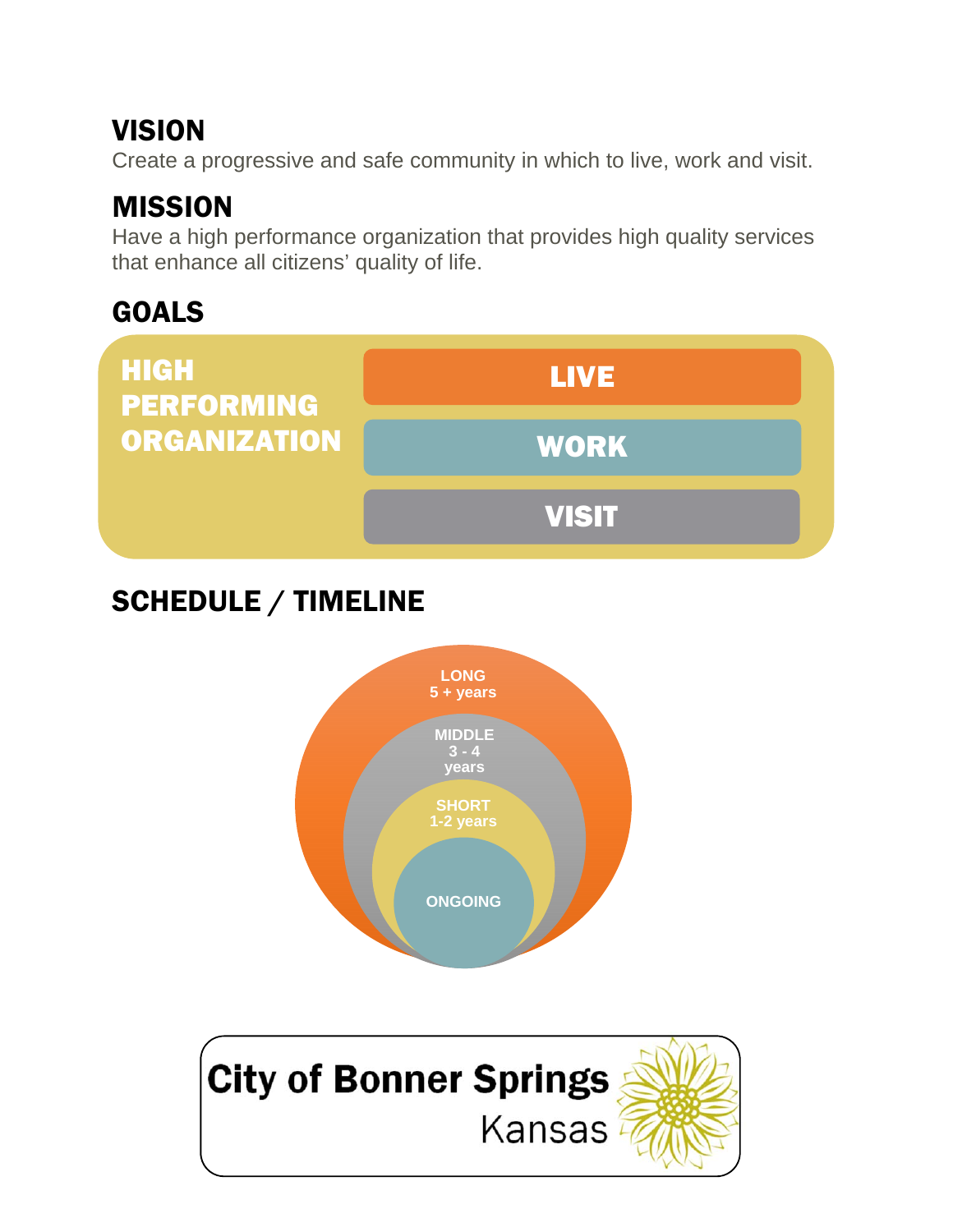# HIGH PERFORMING ORGANIZATION

**Goal**: Promote a transparent, team-based organization of employees challenged to provide high quality and fiscally responsible services.

|                                                                                                                                                                                                                                                | <b>ASSIGNMENT</b>      | <b>SCHEDULE</b> |  |
|------------------------------------------------------------------------------------------------------------------------------------------------------------------------------------------------------------------------------------------------|------------------------|-----------------|--|
| Objective 1: Promote a culture that values continuous improvement and employs participative leadership practices that fosters a<br>High-Performance Organization.                                                                              |                        |                 |  |
| • Action Item #1: Develop and adopt a performance management<br>philosophy that encourages a trust based culture by: Promoting<br>leadership at all levels; team-based evaluations; and aligning employees<br>with community vision and goals. | <b>Human Resources</b> | short           |  |
| • Action Item #2: Develop and implement citizen survey that has a visible<br>and direct impact on decision making, budget setting, and provides<br>metrics for services and delivery.                                                          | <b>City Manager</b>    | short           |  |
| • Action Item #3: Develop and implement a comprehensive<br>communications policy to effectively reach both staff and community<br>members.                                                                                                     | <b>City Clerk</b>      | short           |  |
| Objective 2: Support facilities and technology advancements that focus on organizational needs and effective customer service                                                                                                                  |                        |                 |  |
| Action Item #1: Increase transparency by implementing best practices<br>for budget presentation and creating digital access to City financials.                                                                                                | Finance                | short           |  |
| Action Item #2: Evaluate and plan for centralized government services<br>center (City Hall) that provides easy access for citizens.                                                                                                            | City Manager           | short           |  |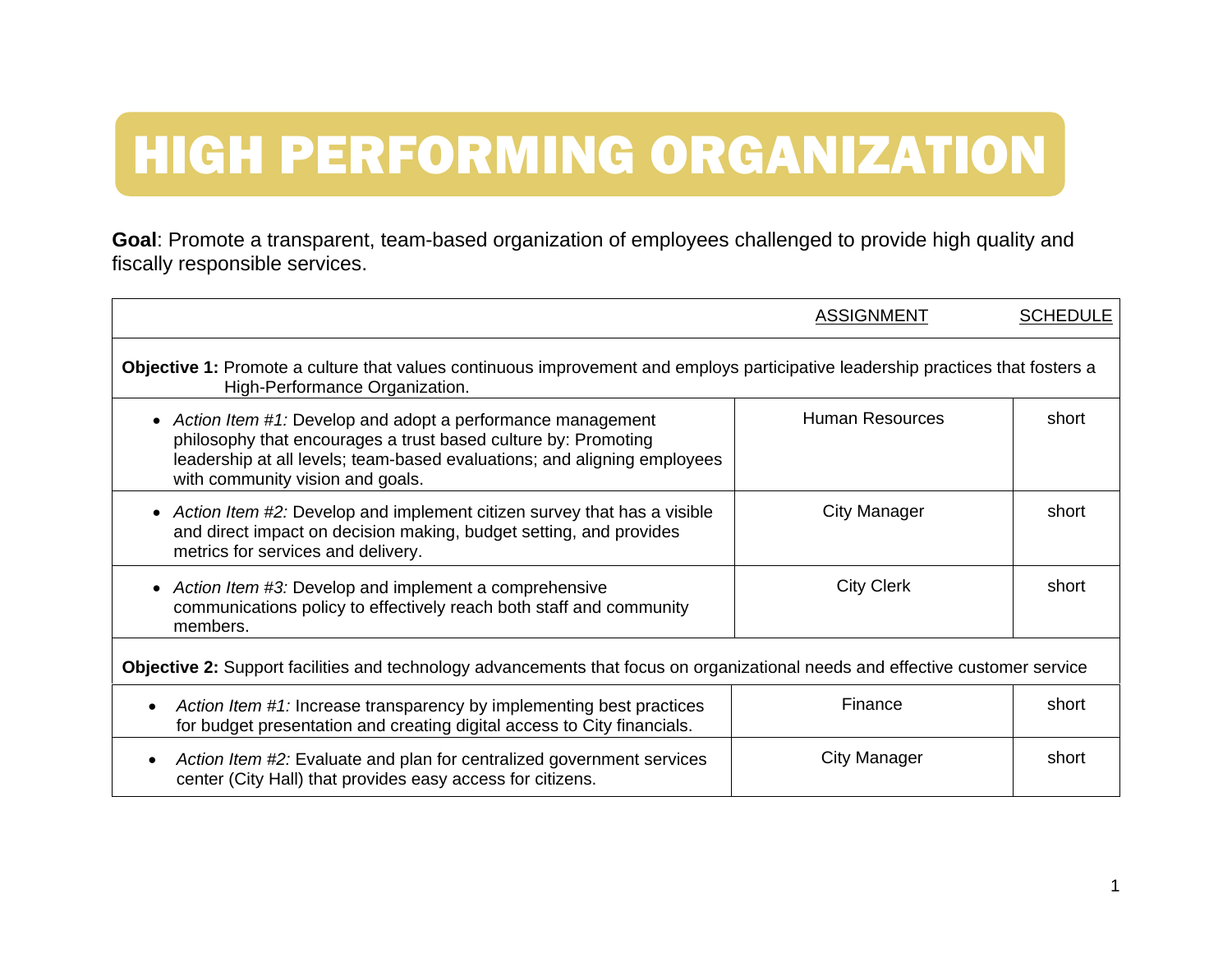|                                                                                                                                                           | Action Item #3: Develop and implement consistent customer<br>service standards, training, and evaluation organization-wide.                                                                     | All Departments                   | ongoing |
|-----------------------------------------------------------------------------------------------------------------------------------------------------------|-------------------------------------------------------------------------------------------------------------------------------------------------------------------------------------------------|-----------------------------------|---------|
| Objective 3: Expand leadership opportunities through staff development, opportunities for participation in decision-making and<br>providing for feedback. |                                                                                                                                                                                                 |                                   |         |
|                                                                                                                                                           | Action Item #1: Develop "succession-plans" to encourage cross<br>training and professional development.                                                                                         | <b>Human Resources</b>            | mid     |
|                                                                                                                                                           | Action Item #2: Promote cross-departmental leadership teams<br>that are focused on "collective results" in support of the vision and<br>strategy of the organization.                           | City Manager                      | ongoing |
|                                                                                                                                                           | Action Item #3: Review opportunities for all staff to provide<br>feedback to Management in support of Trust-Based relationships.                                                                | <b>City Manager</b>               | short   |
| <b>Objective 4:</b> Recruit and retain City employees through competitive pay and benefits while fostering a positive work environment                    |                                                                                                                                                                                                 |                                   |         |
|                                                                                                                                                           | Action Item #1: Identify core and job specific competencies that<br>focus on a networked talent model (e.g. Each job description<br>highlights Management, Leadership, Tasks, and Team Skills). | <b>Human Resources</b>            | mid     |
|                                                                                                                                                           | Action Item #2: Develop and implement Compensation Philosophy to<br>provide details for compensation levels and creates an equitable system<br>for service and performance.                     | Human Resources &<br>City Manager | short   |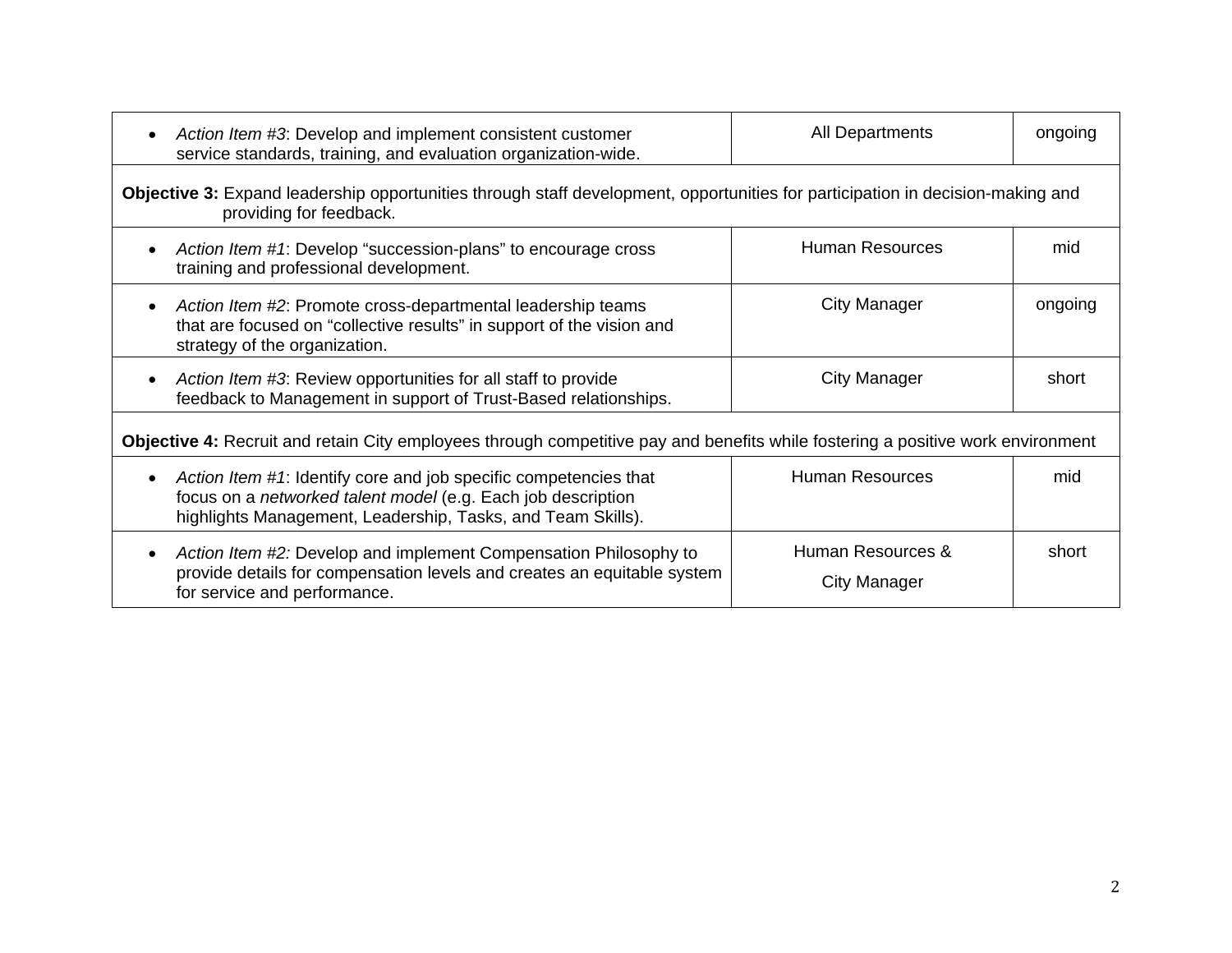

**Goal**: Maintain a clean, vibrant community where people feel secure and enjoy a built environment that protects existing character while encouraging sustainable growth.

|                                                                                                                                          | <b>ASSIGNMENT</b>                   | <b>SCHEDULE</b> |  |
|------------------------------------------------------------------------------------------------------------------------------------------|-------------------------------------|-----------------|--|
| Objective 1: Promote a positive level of real and perceived safety that reflects a thriving atmosphere in which to live, work and visit. |                                     |                 |  |
| Action Item #1: Prepare and adopt "Complete Streets" policy.<br>$\bullet$                                                                | Community & Economic<br>Development | mid             |  |
| Action Item #2: Establish Neighborhood Traffic Safety Program.<br>$\bullet$                                                              | Police                              | mid             |  |
| Action Item #3: Provide training for firefighters on building codes.<br>$\bullet$                                                        | Fire                                | mid             |  |
| Action Item #4: Implement K9 unit to increase drug enforcement in<br>$\bullet$<br>targeted areas.                                        | Police                              | short           |  |
| Action Item #5: Assess response needed for adequate public safety<br>$\bullet$<br>presence at entertainment venues and special events.   | Police, Fire, EMS                   | ongoing         |  |
| <b>Objective 2:</b> Increase visibility and police engagement in the community                                                           |                                     |                 |  |
| Action Item #1: Increase social media outreach, news releases, and other<br>$\bullet$<br>public engagement opportunities.                | <b>City Clerk</b>                   | short           |  |
| Action Item #2: Establish notification system to alert citizens in the event<br>$\bullet$<br>of emergency.                               | <b>City Clerk</b>                   | short           |  |
| Action Item #3: Develop community programs (e.g. Citizen's Academy) to<br>$\bullet$<br>encourage community based policing.               | Police                              | short           |  |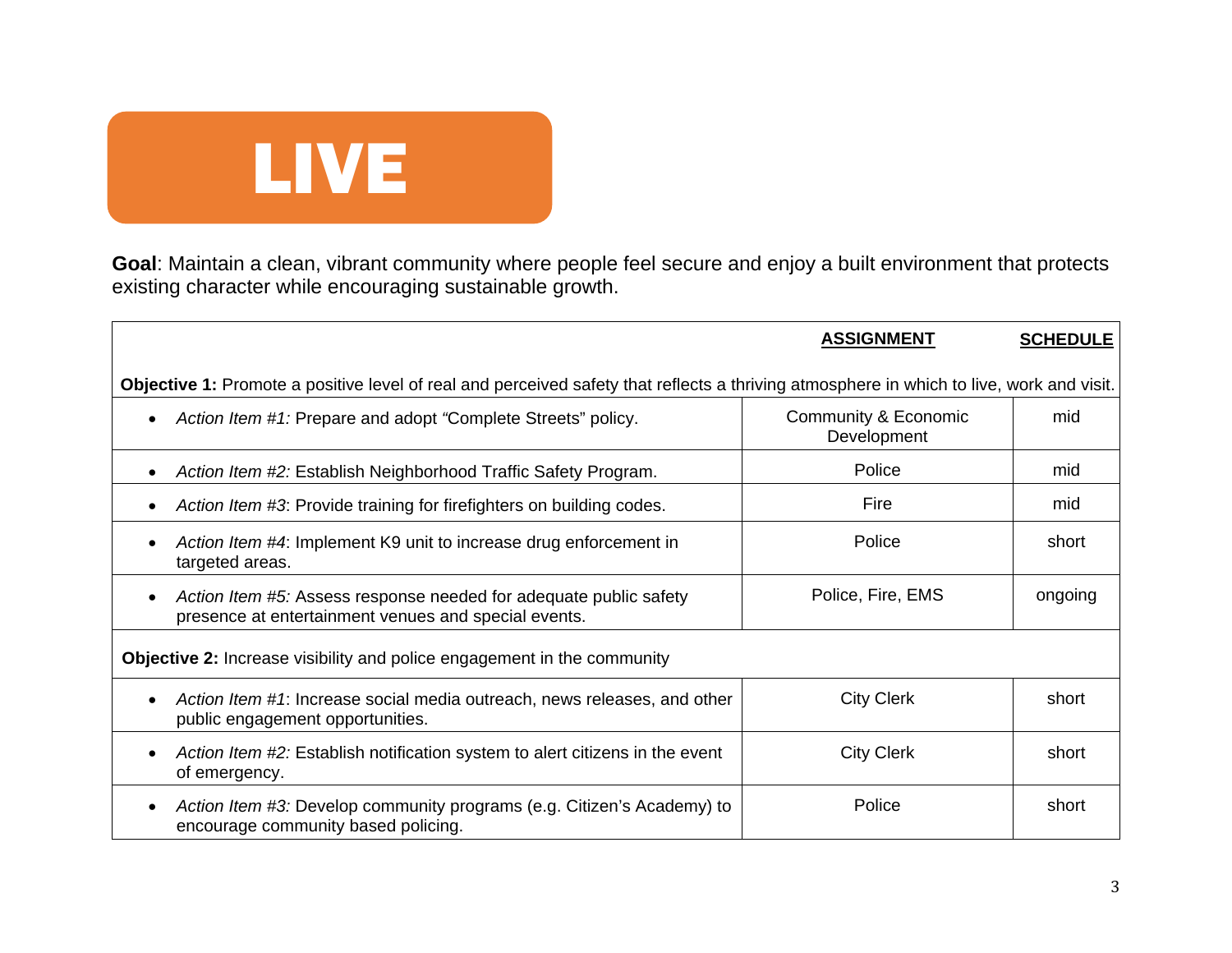| <b>Objective 3:</b> Provide high quality code enforcement while endorsing targeted redevelopment.                                                                                     |                                     |       |  |
|---------------------------------------------------------------------------------------------------------------------------------------------------------------------------------------|-------------------------------------|-------|--|
| Action Item #1: Evaluate property maintenance policies, procedures and<br>fines to eliminate blight.                                                                                  | <b>City Attorney</b>                | short |  |
| Action Item #2: Inventory dilapidated structures, vacant lots and tax<br>$\bullet$<br>delinquent properties for overlap and utilize Land Bank/tax sale<br>programs where appropriate. | Community & Economic<br>Development | mid   |  |
| Action Item #3: Identify and address acquisition priorities in<br>$\bullet$<br>redevelopment areas to eliminate blight and create opportunities for future<br>development.            | Community & Economic<br>Development | mid   |  |
| Objective 4: Preserve and increase the supply of housing for all income groups while increasing commercial/industrial sites.                                                          |                                     |       |  |
| Action Item #1: Modify zoning ordinance to increase density (Density<br>$\bullet$<br>bonuses/Transfer of Development Rights).                                                         | Community & Economic<br>Development | short |  |
| Action Item #2: Create "Nodal" Development Plans near major<br>intersections (i.e. Speaker & K7).                                                                                     | Community & Economic<br>Development | mid   |  |
| Action Item #3: Utilize PHA to acquire and construct income based<br>housing.                                                                                                         | Public Housing Authority (PHA)      | long  |  |
| Action Item #4: Promote strategies to support and encourage mixed-use<br>$\bullet$<br>development in the Downtown.                                                                    | Community & Economic<br>Development | mid   |  |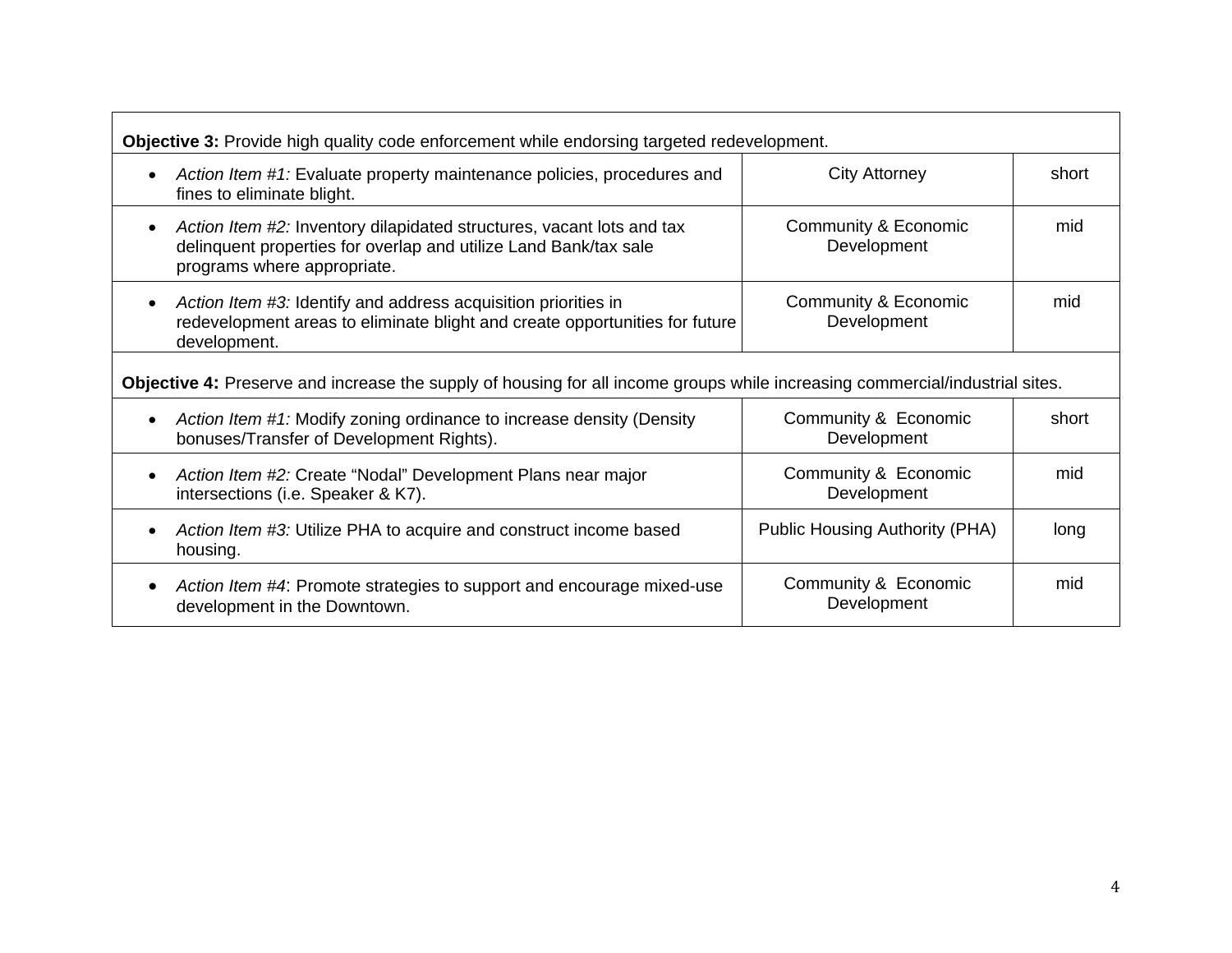

**Goal**: Encourage and invest in infrastructure to maintain and grow a diverse economy, while providing high quality services.

|                                                                                                                                                                                                                                                     | <b>ASSIGNMENT</b>                   | <b>SCHEDULE</b> |
|-----------------------------------------------------------------------------------------------------------------------------------------------------------------------------------------------------------------------------------------------------|-------------------------------------|-----------------|
| <b>Objective 1:</b> Enhance the safety, maintenance, convenience and appearance of the transportation network.                                                                                                                                      |                                     |                 |
| Action Item #1: Establish Pavement Condition Index to prioritize street<br>repair needs.                                                                                                                                                            | <b>Public Works</b>                 | short           |
| Action Item #2: Identify preventive maintenance needs for streets and<br>develop action plan based on Pavement Condition Indexing.                                                                                                                  | <b>Public Works</b>                 | short           |
| Action Item #3: Develop CIP for major roadways and sidewalk corridors.                                                                                                                                                                              | <b>Public Works</b>                 | mid             |
| Action Item #4: Evaluate city street light network, determine needs, and<br>update street light code.                                                                                                                                               | <b>Public Works</b>                 | mid             |
| Action Item #5: Develop a multimodal transportation plan that<br>incorporates bike lanes, parks, and trails.                                                                                                                                        | Community & Economic<br>Development | mid             |
| Objective 2: Establish a strong economic development program that utilizes strategic policies and a comprehensive tool kit of<br>resources to strengthen Bonner Springs, and encourages business investment in all parts of the City.               |                                     |                 |
| Action Item #1: Create the economic development tool kit containing<br>policies and programs such as business grants, loans, innovation funding,<br>and small business assistance that support business recruitment,<br>development, and retention. | Community & Economic<br>Development | short           |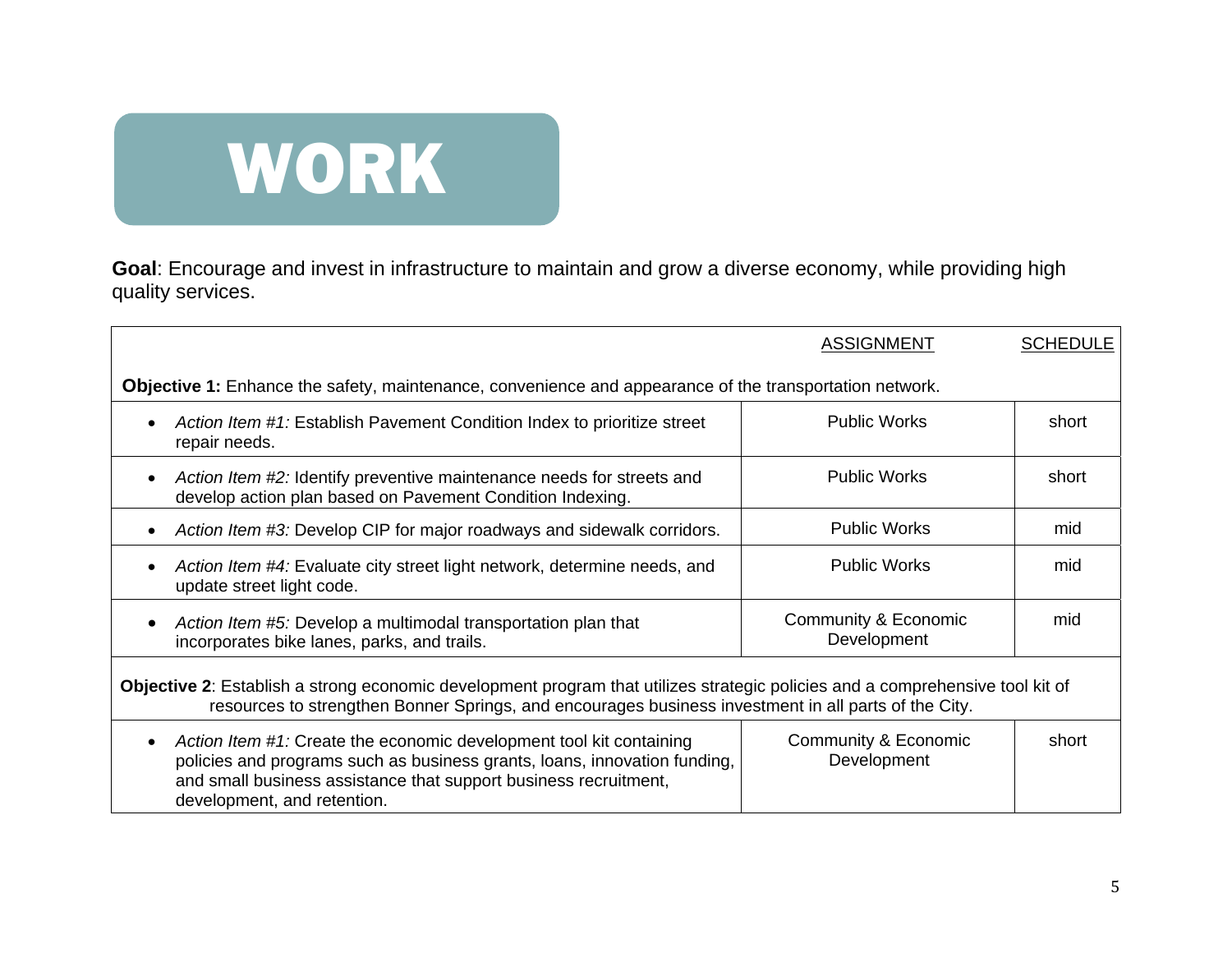| Action Item #2: Develop policy for strategic property acquisition and<br>$\bullet$<br>disposition.                                                                                                                               | Community & Economic<br>Development                         | mid   |  |
|----------------------------------------------------------------------------------------------------------------------------------------------------------------------------------------------------------------------------------|-------------------------------------------------------------|-------|--|
| Action Item #3: Implement use of automation in permitting.<br>$\bullet$                                                                                                                                                          | Community & Economic<br>Development                         | short |  |
| <b>Objective 3: Enhance Tiblow public transit services</b>                                                                                                                                                                       |                                                             |       |  |
| Action Item #1: Evaluate need to create centralized transit hub; explore<br>and develop potential funding opportunities to construct hub.                                                                                        | <b>City Clerk</b>                                           | long  |  |
| Action Item #2: Evaluate existing relationships; explore and develop<br>potential partnerships that would improve regional mobility.                                                                                             | <b>City Clerk</b>                                           | long  |  |
| Objective 4: Develop and maintain projects, policies and a regulatory framework that provides efficient and effective City utility<br>services.                                                                                  |                                                             |       |  |
| Action Item #1: Develop CIP to ensure services are provided at optimal<br>levels.                                                                                                                                                | <b>Public Works/Utilities</b>                               | mid   |  |
| Action Item #2: Update City ordinances regarding Storm Water<br>rates to be based on EPA guidelines.                                                                                                                             | <b>Public Works/Utilities</b>                               | short |  |
| Objective 5: Optimize public infrastructure projects to address community sustainability, growth, and efficiency.                                                                                                                |                                                             |       |  |
| Action Item #1: Evaluate all planned public infrastructure projects through<br>a cross-departmental planning team designed to identify and prioritize<br>projects with greatest ROI while identifying partnership opportunities. | <b>Public Works</b>                                         | short |  |
| Action Item #2: Align the Capital Improvement Program to support<br>$\bullet$<br>existing growth and to catalyze investment in targeted areas.                                                                                   | Public Works and Community &<br><b>Economic Development</b> | mid   |  |
| Action Item #3: Develop annexation plan consistent with future<br>growth areas.                                                                                                                                                  | <b>Community &amp; Economic</b><br>Development              | long  |  |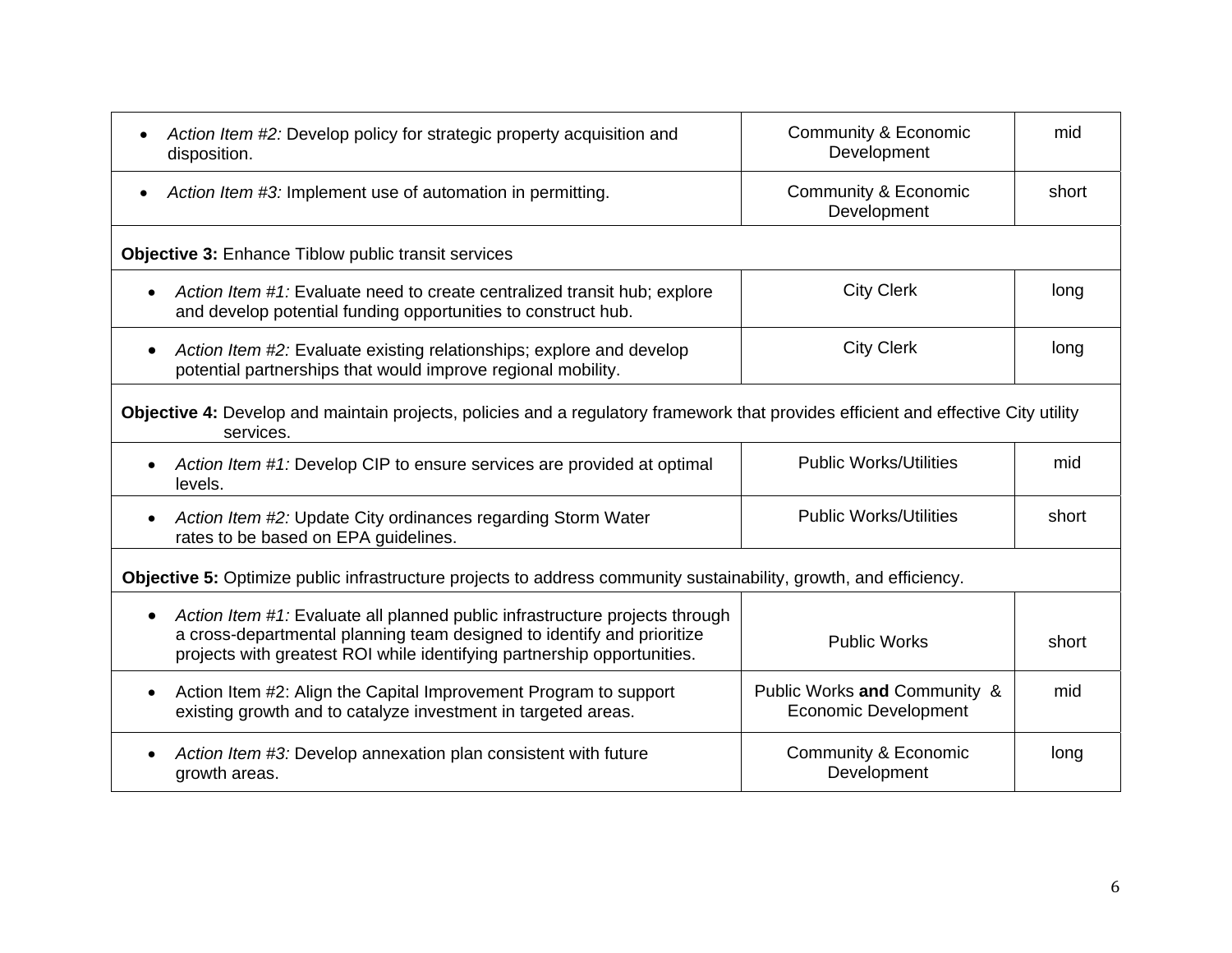# VISIT

**Goal**: Embrace and enhance Bonner Springs' access to open spaces, arts, and cultural amenities.

|                                                                                                                                                                                                               | <b>ASSIGNMENT</b>           | <b>SCHEDULE</b> |  |
|---------------------------------------------------------------------------------------------------------------------------------------------------------------------------------------------------------------|-----------------------------|-----------------|--|
| Objective 1: Increase the connected network of green spaces that conserve natural resources and promote outdoor activity.                                                                                     |                             |                 |  |
| Action Item #1: Review future trails system map in "Parks and Leisure"<br>2020" and amend based on current needs and desire to create<br>connecting "loop"                                                    | Parks, Recreation & Tourism | short           |  |
| Action Item #2: Amend "Parks and Leisure 2020" plan to include<br>use of vacant lots for pocket parks, community gardens, and<br>splash pad(s).                                                               | Parks, Recreation & Tourism | short           |  |
| Action Item #3: Invest in and purchase space to add pocket parks,<br>community gardens, and create open green space.                                                                                          | Parks, Recreation & Tourism | mid             |  |
| Action Item #4: Establish policies for sidewalk gap program starting with<br>emphasis around schools                                                                                                          | <b>Public Works</b>         | short           |  |
| <b>Objective 2:</b> Enhance, develop, and protect unique attributes that positively reflect the high quality of life in Bonner Springs                                                                        |                             |                 |  |
| Action Item #1: Promote concept of regional park on the south side of the<br>Kansas River in cooperating with Shawnee; Advocate for pedestrian<br>connection across Kansas River connecting park to Downtown. | Parks, Recreation & Tourism | short           |  |
| Action Item #2: Explore the feasibility of partnering with the public and<br>private sectors to enhance recreational, cultural, and tourism<br>opportunities; Formulate agreements where practical.           | Parks, Recreation & Tourism | mid             |  |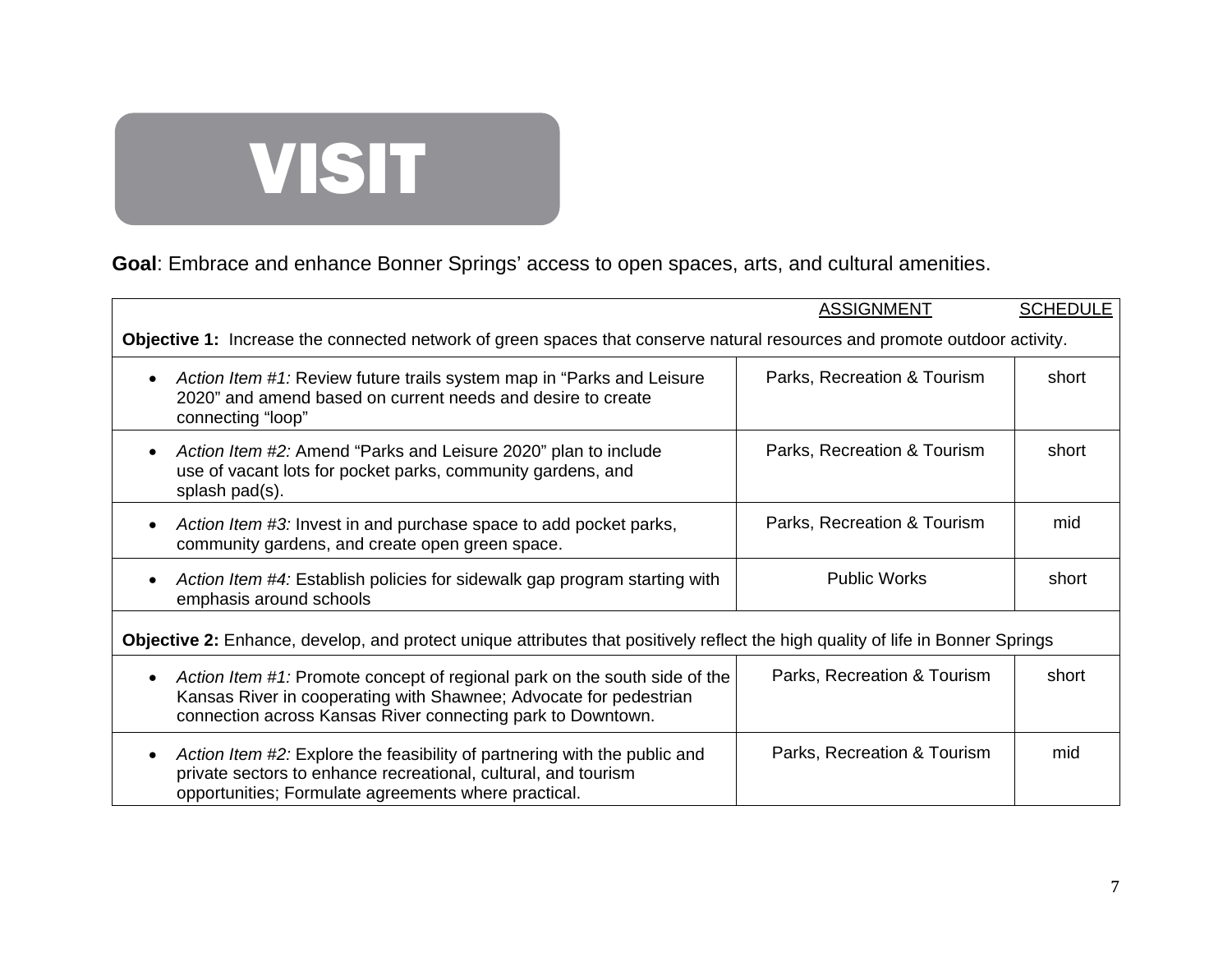| Action Item #3: Develop long range vision and goals for Bonner Springs'<br>historical assets; Notably, "1918 Building."                                                                                            | <b>City Manager</b>          | mid     |  |
|--------------------------------------------------------------------------------------------------------------------------------------------------------------------------------------------------------------------|------------------------------|---------|--|
| Action Item #4: Collaborate with the UG to make necessary<br>$\bullet$<br>improvements at Wyandotte County Park to enhance the walkability,<br>connectivity, and other pedestrian improvements in and around Park. | Parks, Recreation & Tourism  | long    |  |
| Objective 3: Add and maintain amenities to trails and public spaces to increase and improve user experience.                                                                                                       |                              |         |  |
| Action Item #1: Identify opportunities to increase lighting in public<br>$\bullet$<br>spaces.                                                                                                                      | Police                       | short   |  |
| Action Item #2: Identify and install lighting in strategic locations along<br>developed trail system. Amend ordinance to extend hours of use once<br>lighting is available                                         | Parks, Recreation & Tourism  | mid     |  |
| Action Item #3: Maintain and Expand recreation programs and<br>$\bullet$<br>services offerings that encourage health and fitness for all ages;<br>Discontinue those that no longer meet community needs.           | Parks, Recreation & Tourism  | short   |  |
| <b>Objective 4:</b> Expand Bonner Springs' access to information, ideas, & stories.                                                                                                                                |                              |         |  |
| Action Item #1: Provide community technology training.<br>$\bullet$                                                                                                                                                | Library                      | short   |  |
| Action Item #2: Partner with community groups, agencies, and<br>$\bullet$<br>organizations to provide varied service offerings.                                                                                    | Library                      | ongoing |  |
| Action Item #3: Increase adult programming options.<br>$\bullet$                                                                                                                                                   | Library                      | ongoing |  |
| Objective 5: Maintain and enhance community aesthetics.                                                                                                                                                            |                              |         |  |
| Action Item #1: Develop and display pertinent community historical<br>information in community facilities.                                                                                                         | Library / Historical Society | mid     |  |
| Action Item #2: Develop Public Art Program for the purposes of outlining<br>$\bullet$<br>how the City will commission, purchase and install artworks in a variety<br>of settings (Murals, Sculptures, etc.).       | Parks, Recreation & Tourism  | short   |  |